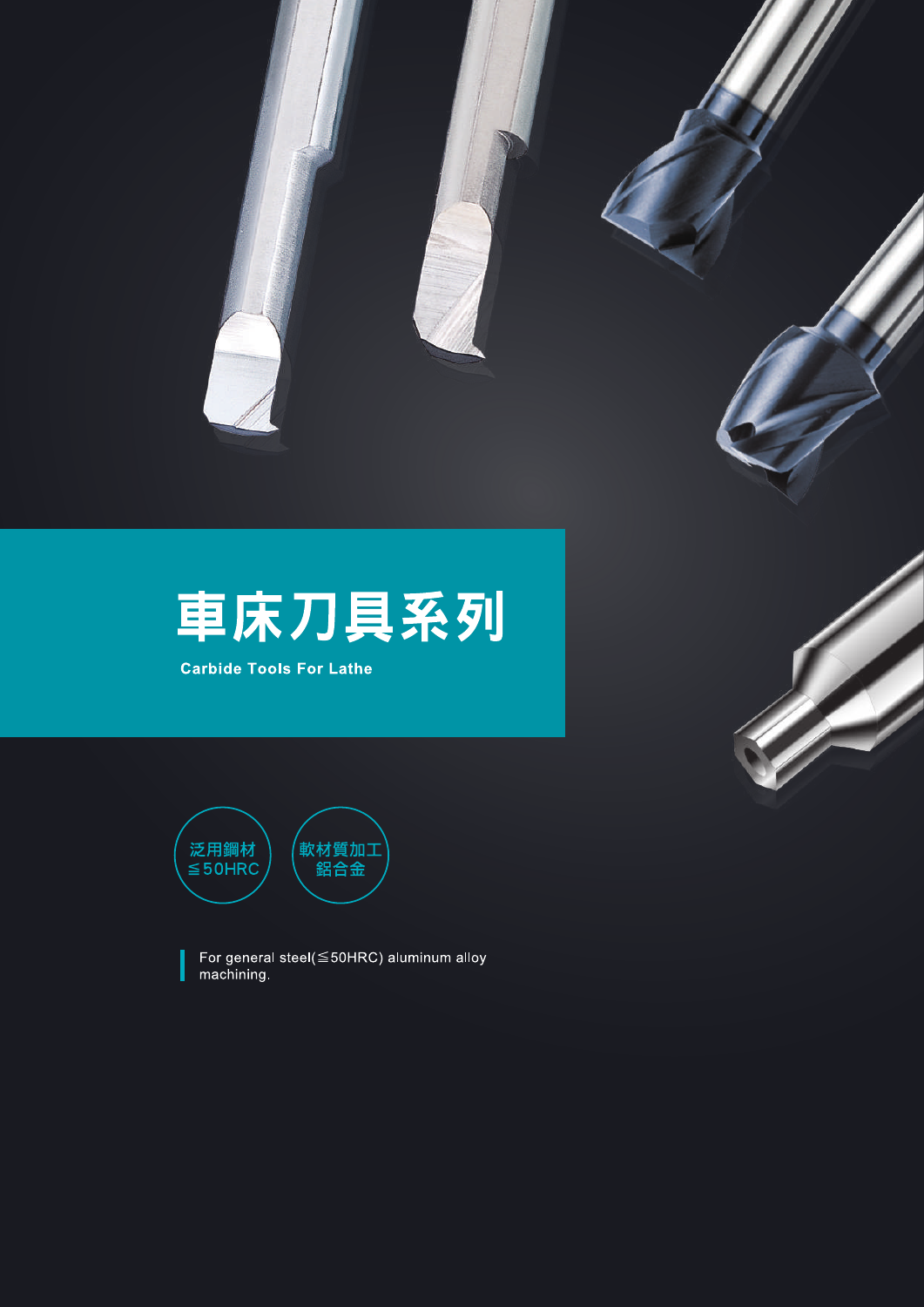## S220 鎢鋼平銑刀- 小柄短刃型- 2刃

**S220 MICRO GRAIN CARBIDE END MILLS- Square Type- 2F with small shank For Lathe**

**PARTICIPATION** 

### **· CLES20000A**

|                      |                |                |                 |                | d                                    | D(h6)<br><b>TEMPORATES</b>    |
|----------------------|----------------|----------------|-----------------|----------------|--------------------------------------|-------------------------------|
| 刃徑 d                 | 公差 Tolerance   |                |                 |                | L1                                   |                               |
| $\Phi < 3$           | $0 \sim -0.02$ |                |                 |                |                                      |                               |
| $3 \le \phi \le 10$  | $-0.01 - 0.03$ |                |                 |                | L                                    |                               |
| $10<\Phi$            | $-0.01 - 0.04$ |                |                 |                |                                      |                               |
| 超精銑 Bright Finishing |                |                |                 |                |                                      |                               |
| 精銑 Finishing         |                | $\circ$        |                 |                |                                      |                               |
| 中銑 Semi Finishing    |                | $\circledcirc$ | <b>MG</b>       | TiALN          | <b>HRC</b><br>Milling<br>Table<br>01 |                               |
| 粗銑 Roughing          |                | О              |                 |                | <b>eb</b><br>45                      |                               |
| 刃徑<br>d              | 刃長<br>L1       | 全長             | 柄徑<br>D         | 刃數<br>F        | 白刀訂購編號<br>Uncoated<br>Order No.      | 鍍膜訂購編號<br>Coated<br>Order No. |
| 2.0                  | 2              | 40             | 6               | $\overline{2}$ | <b>CLES20200</b>                     | <b>CLES20200A</b>             |
| 3.0                  | 3              | 40             | $6\phantom{1}$  | $\overline{2}$ | <b>CLES20300</b>                     | <b>CLES20300A</b>             |
| 4.0                  | 4              | 40             | 6               | $\overline{2}$ | <b>CLES20400</b>                     | <b>CLES20400A</b>             |
| 5.0                  | 5              | 40             | $6\phantom{1}$  | $\overline{2}$ | <b>CLES20500</b>                     | <b>CLES20500A</b>             |
| 6.0                  | 6              | 40             | 6               | $\overline{2}$ | <b>CLES20600</b>                     | <b>CLES20600A</b>             |
| 7.0                  | $\overline{7}$ | 40             | $6\phantom{1}$  | $\overline{2}$ | <b>CLES20700</b>                     | <b>CLES20700A</b>             |
| 8.0                  | 8              | 40             | 6               | $\mathbf 2$    | <b>CLES20800</b>                     | <b>CLES20800A</b>             |
| 9.0                  | 9              | 40             | $6\phantom{1}6$ | $\mathbf 2$    | <b>CLES20900</b>                     | <b>CLES20900A</b>             |
| 10.0                 | 10             | 40             | $\,6$           | $\overline{2}$ | <b>CLES21000</b>                     | <b>CLES21000A</b>             |
| 12.0                 | 12             | 40             | 10              | $\overline{2}$ | <b>CLES21200</b>                     | <b>CLES21200A</b>             |

# S220 鎢鋼平銑刀- 小柄短刃型- 3刃

**S220 MICRO GRAIN CARBIDE END MILLS- Square Type- 3F with small shank For Lathe**

**· CLES30000A**

|                      |                |                |           |         | d                                    | D(h6)<br><b>TO XBILLE</b>     |
|----------------------|----------------|----------------|-----------|---------|--------------------------------------|-------------------------------|
| 刃徑 d                 | 公差 Tolerance   |                |           |         | Ĺ1                                   |                               |
| $\Phi < 3$           | $0 \sim -0.02$ |                |           |         |                                      |                               |
| $3 \le \phi \le 10$  | $-0.01 - 0.03$ |                |           |         | L                                    |                               |
| $10<\Phi$            | $-0.01 - 0.04$ |                |           |         |                                      |                               |
| 超精銑 Bright Finishing |                |                |           |         |                                      |                               |
| 精銑 Finishing         |                | $\circledcirc$ |           |         |                                      |                               |
| 中銑 Semi Finishing    |                | $\circledcirc$ | <b>MG</b> | TiALN   | Milling<br>Table<br><b>HRC</b><br>02 |                               |
| 粗銑 Roughing          |                | О              |           |         | $35^\circ$<br>45                     |                               |
| 刃徑<br>d              | 刃長<br>L1       | 全長             | 柄徑<br>D   | 刃數<br>F | 白刀訂購編號<br>Uncoated<br>Order No.      | 鍍膜訂購編號<br>Coated<br>Order No. |
| 2.0                  | 2              | 40             | 6         | 3       | <b>CLES30200</b>                     | <b>CLES30200A</b>             |
| 3.0                  | 3              | 40             | 6         | 3       | <b>CLES30300</b>                     | <b>CLES30300A</b>             |
| 4.0                  | 4              | 40             | 6         | 3       | <b>CLES30400</b>                     | <b>CLES30400A</b>             |
| 5.0                  | 5              | 40             | 6         | 3       | <b>CLES30500</b>                     | <b>CLES30500A</b>             |
| 6.0                  | 6              | 40             | 6         | 3       | <b>CLES30600</b>                     | <b>CLES30600A</b>             |
| 7.0                  | $\overline{7}$ | 40             | 6         | 3       | <b>CLES30700</b>                     | <b>CLES30700A</b>             |
| 8.0                  | 8              | 40             | 6         | 3       | <b>CLES30800</b>                     | <b>CLES30800A</b>             |
| 9.0                  | 9              | 40             | 6         | 3       | <b>CLES30900</b>                     | <b>CLES30900A</b>             |
| 10.0                 | 10             | 40             | 6         | 3       | <b>CLES31000</b>                     | <b>CLES31000A</b>             |
| 12.0                 | 12             | 40             | 10        | 3       | <b>CLES31200</b>                     | <b>CLES31200A</b>             |



 $\overline{\mathcal{L}}$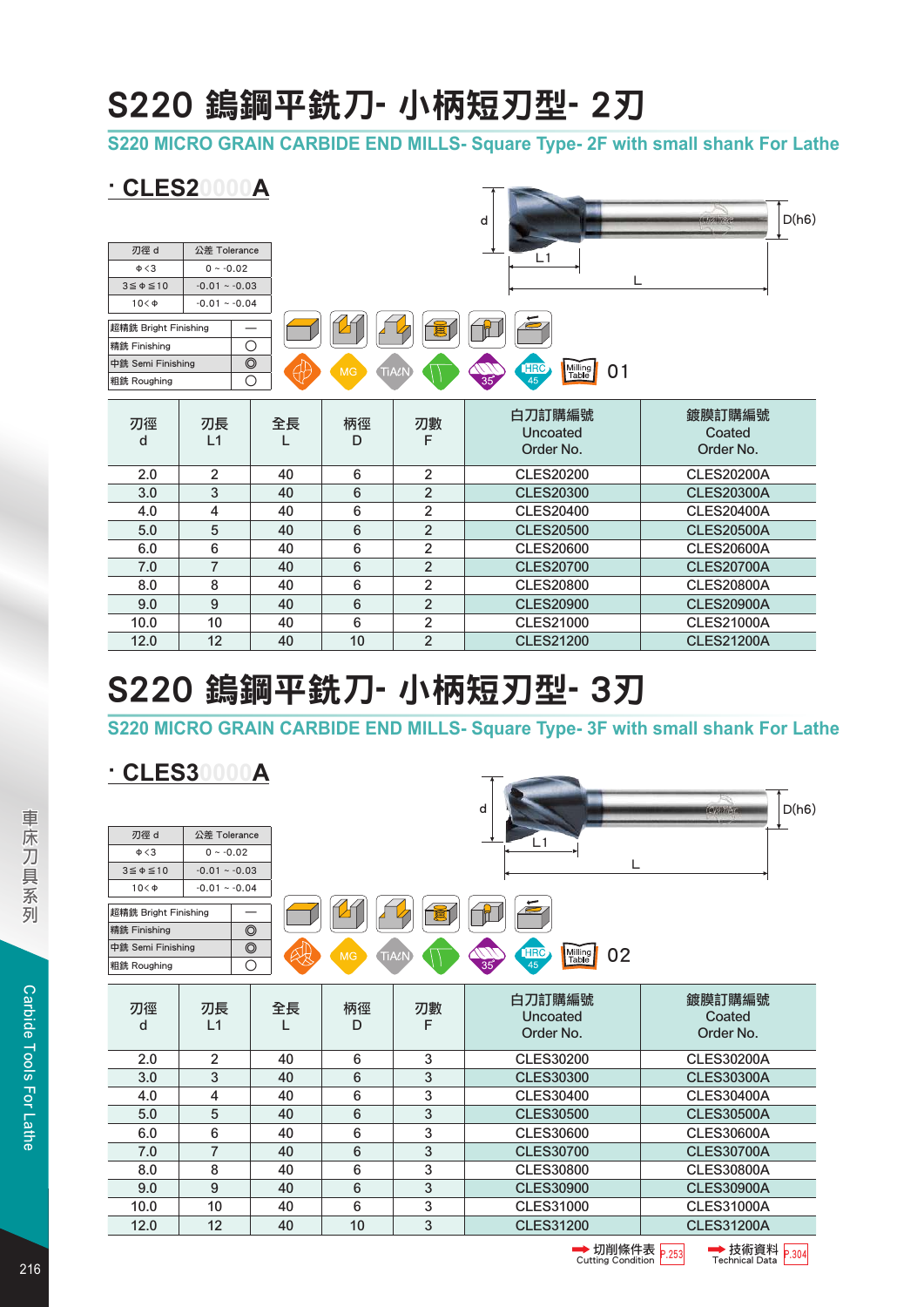## S220 鎢鋼平銑刀- 小柄短刃型- 4刃

**S220 MICRO GRAIN CARBIDE END MILLS- Square Type- 4F with small shank For Lathe**

T NOTE

### **· CLES40000A**

| 刃徑 d<br>$\Phi < 3$<br>$3 \le \phi \le 10$<br>$10<\Phi$ | 公差 Tolerance<br>$0 \sim -0.02$<br>$-0.01 - 0.03$<br>$-0.01 - 0.04$ |                |           |         | d<br>L1                              | D(h6)<br><u>Cimilec</u>       |
|--------------------------------------------------------|--------------------------------------------------------------------|----------------|-----------|---------|--------------------------------------|-------------------------------|
| 超精銑 Bright Finishing                                   |                                                                    | $\circ$        |           | 眞       |                                      |                               |
| 精銑 Finishing                                           |                                                                    | $\circledcirc$ |           |         |                                      |                               |
| 中銑 Semi Finishing                                      |                                                                    | О<br>我         | <b>MG</b> | TiALN   | Milling<br>Table<br><b>HRC</b><br>02 |                               |
| 粗銑 Roughing                                            |                                                                    |                |           |         | $\frac{1}{35}$<br>45                 |                               |
| 刃徑<br>d                                                | 刃長<br>L1                                                           | 全長             | 柄徑<br>D   | 刃數<br>F | 白刀訂購編號<br>Uncoated<br>Order No.      | 鍍膜訂購編號<br>Coated<br>Order No. |
| 4.0                                                    | 4                                                                  | 40             | 6         | 4       | <b>CLES40400</b>                     | <b>CLES40400A</b>             |
| 5.0                                                    | 5                                                                  | 40             | 6         | 4       | <b>CLES40500</b>                     | <b>CLES40500A</b>             |
| 6.0                                                    | 6                                                                  | 40             | 6         | 4       | <b>CLES40600</b>                     | <b>CLES40600A</b>             |
| 7.0                                                    | 7                                                                  | 40             | 6         | 4       | <b>CLES40700</b>                     | <b>CLES40700A</b>             |
| 8.0                                                    | 8                                                                  | 40             | 6         | 4       | <b>CLES40800</b>                     | <b>CLES40800A</b>             |
| 8.0                                                    | 8                                                                  | 40             | 8         | 4       | <b>CLES4080008</b>                   | <b>CLES4080008A</b>           |
| 10.0                                                   | 10                                                                 | 40             | 6         | 4       | <b>CLES41000</b>                     | <b>CLES41000A</b>             |
| 10.0                                                   | 10                                                                 | 40             | 10        | 4       | CLES4100010                          | <b>CLES4100010A</b>           |
| 12.0                                                   | 12                                                                 | 40             | 10        | 4       | <b>CLES41200</b>                     | <b>CLES41200A</b>             |
| 16.0                                                   | 16                                                                 | 40             | 10        | 4       | <b>CLES41600</b>                     | <b>CLES41600A</b>             |

# S220 鎢鋼平銑刀- 小柄短刃型- 6刃

**S220 MICRO GRAIN CARBIDE END MILLS- Square Type- 6F with small shank For Lathe**

| <b>CLES6</b>                    |                | Α              |                 |         | d                               | D(h6)<br>CMTEC                |  |  |  |
|---------------------------------|----------------|----------------|-----------------|---------|---------------------------------|-------------------------------|--|--|--|
| 刃徑 d                            | 公差 Tolerance   |                |                 |         |                                 |                               |  |  |  |
| $\Phi < 3$                      | $0 \sim -0.03$ |                |                 |         | L1                              |                               |  |  |  |
| $3 \le \phi \le 10$             | $-0.01 - 0.04$ |                |                 |         |                                 | L                             |  |  |  |
| $10<\Phi$                       | $-0.01 - 0.05$ |                |                 |         |                                 |                               |  |  |  |
| $\circ$<br>超精銑 Bright Finishing |                |                |                 |         |                                 |                               |  |  |  |
| 精銑 Finishing                    |                | $\circledcirc$ |                 |         |                                 |                               |  |  |  |
| 中銑 Semi Finishing               |                | $\circ$        | <b>MG</b>       | TiALN   | HRC<br>45<br>Milling<br>10      |                               |  |  |  |
| 粗銑 Roughing                     |                |                |                 |         | 35 <sup>o</sup>                 |                               |  |  |  |
| 刃徑<br>d                         | 刃長<br>L1       | 全長             | 柄徑<br>D         | 刃數<br>F | 白刀訂購編號<br>Uncoated<br>Order No. | 鍍膜訂購編號<br>Coated<br>Order No. |  |  |  |
| 6.0                             | 6              | 40             | 6               | 6       | <b>CLES60600</b>                | <b>CLES60600A</b>             |  |  |  |
| 7.0                             | $\overline{7}$ | 40             | $6\phantom{1}6$ | 6       | <b>CLES60700</b>                | <b>CLES60700A</b>             |  |  |  |
| 8.0                             | 8              | 40             | 6               | 6       | <b>CLES60800</b>                | <b>CLES60800A</b>             |  |  |  |
| 9.0                             | 9              | 40             | 6               | 6       | <b>CLES60900</b>                | <b>CLES60900A</b>             |  |  |  |
| 10.0                            | 10             | 40             | 6               | 6       | <b>CLES61000</b>                | <b>CLES61000A</b>             |  |  |  |
| 12.0                            | 12             | 40             | 10              | 6       | <b>CLES61200</b>                | <b>CLES61200A</b>             |  |  |  |
| 16.0                            | 16             | 40             | 10              | 6       | <b>CLES61600</b>                | <b>CLES61600A</b>             |  |  |  |



217



 $\overline{\phantom{a}}$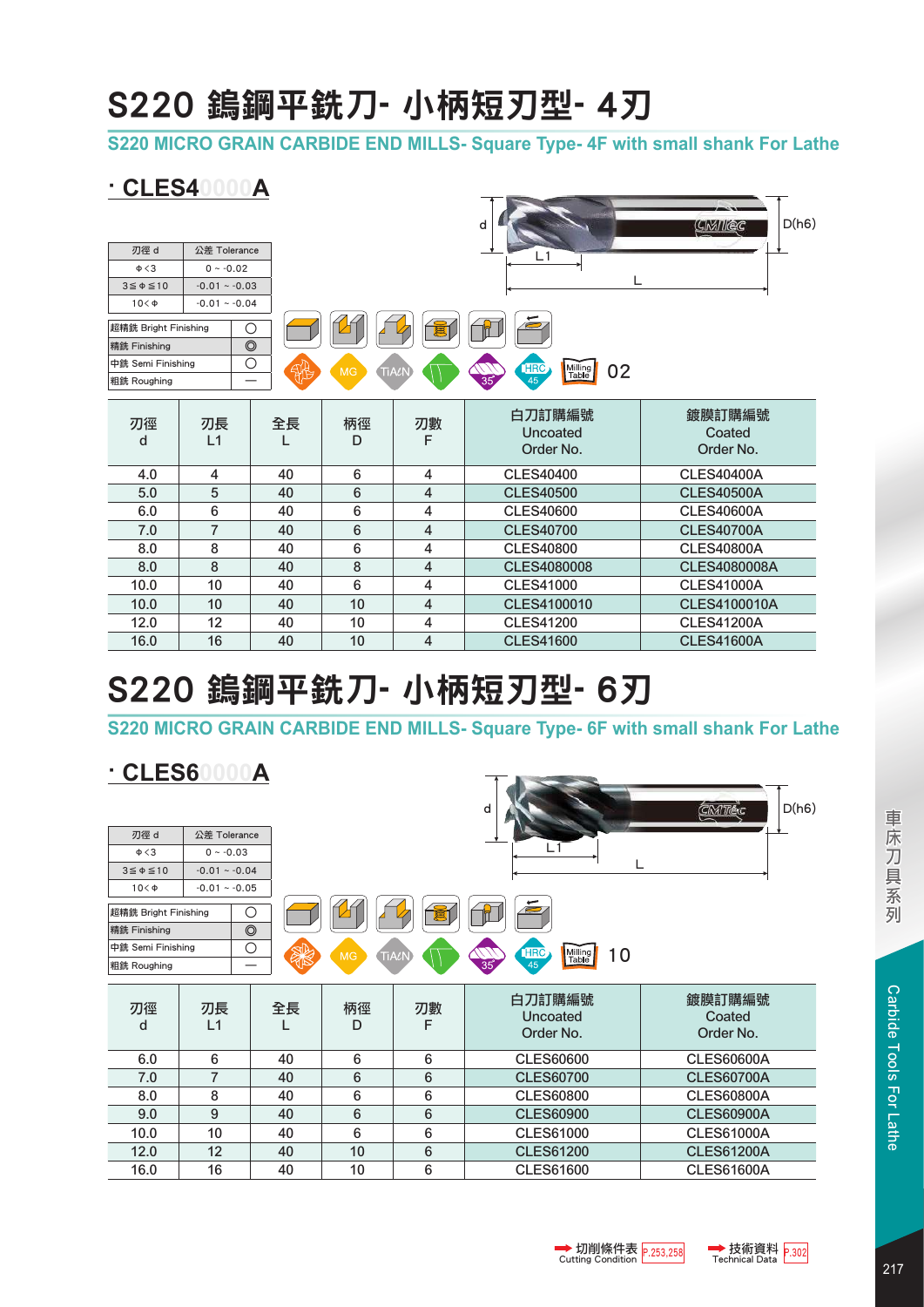# 鎢鋼內孔掃刀

### **CARBIDE INTERNAL COPY- TURNING**

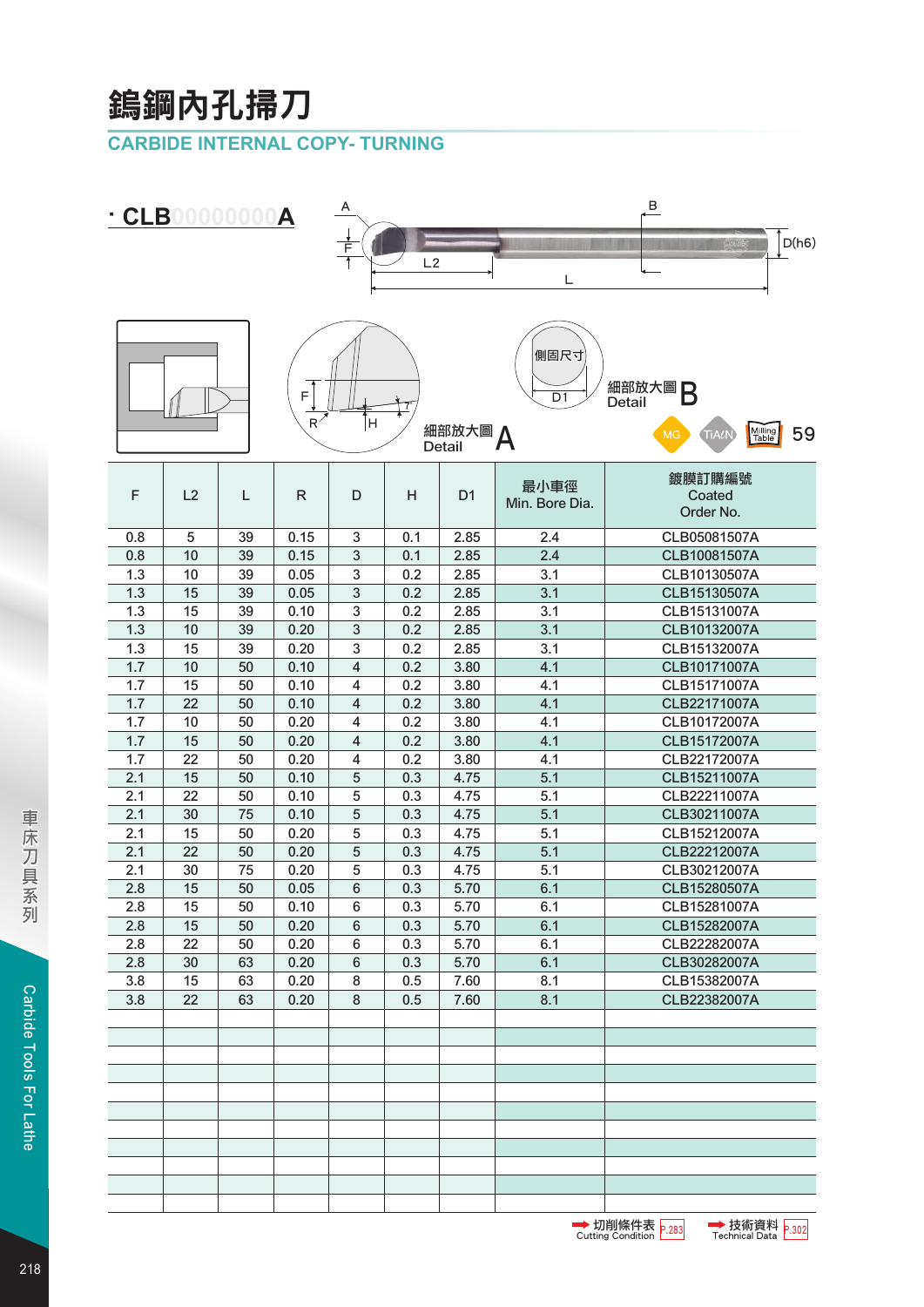# 鎢鋼內孔掃刀

### **CARBIDE INTERNAL COPY- TURNING**



219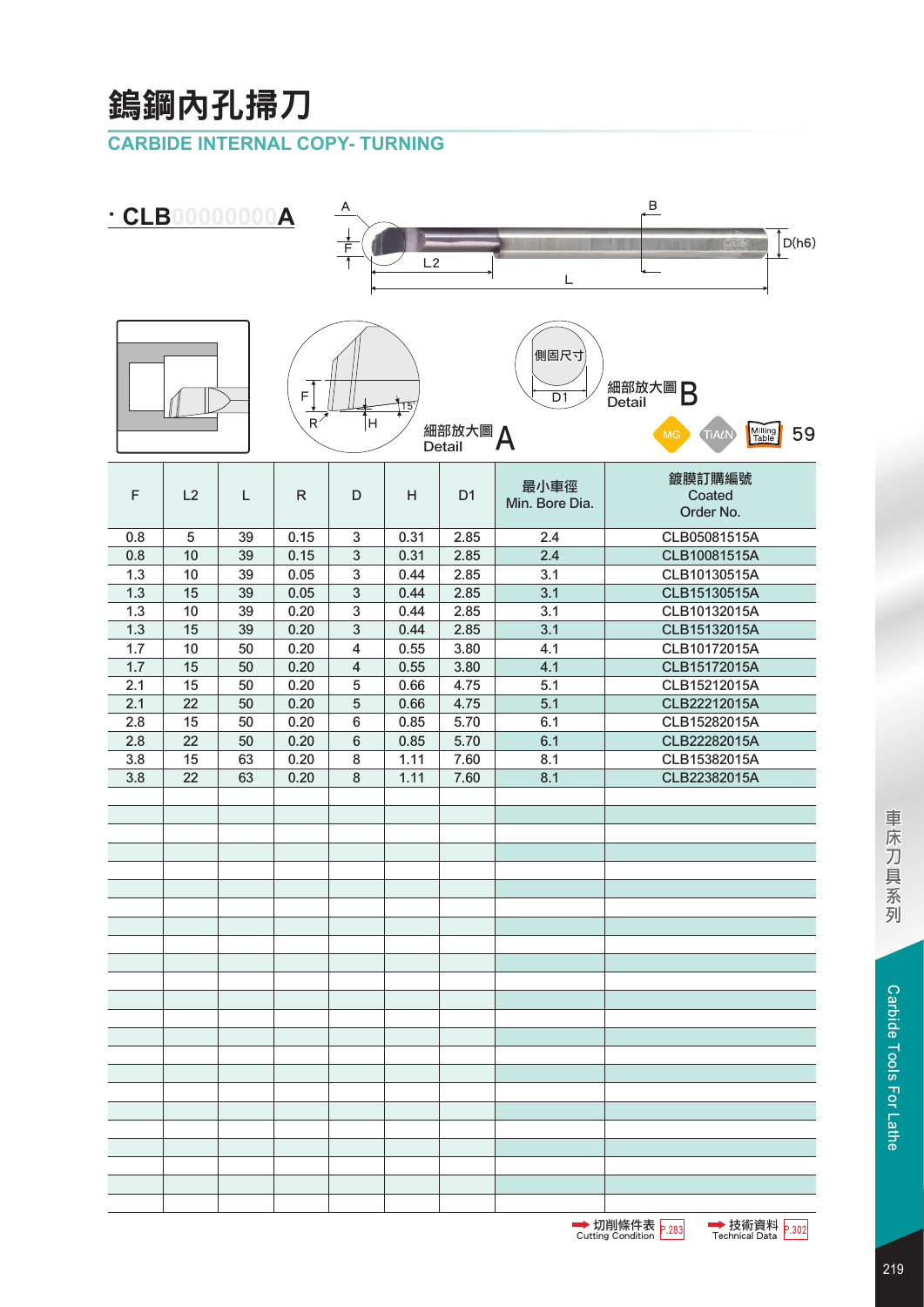# 鎢鋼內孔槽刀

### **CARBIDE INTERNAL GROOVING**

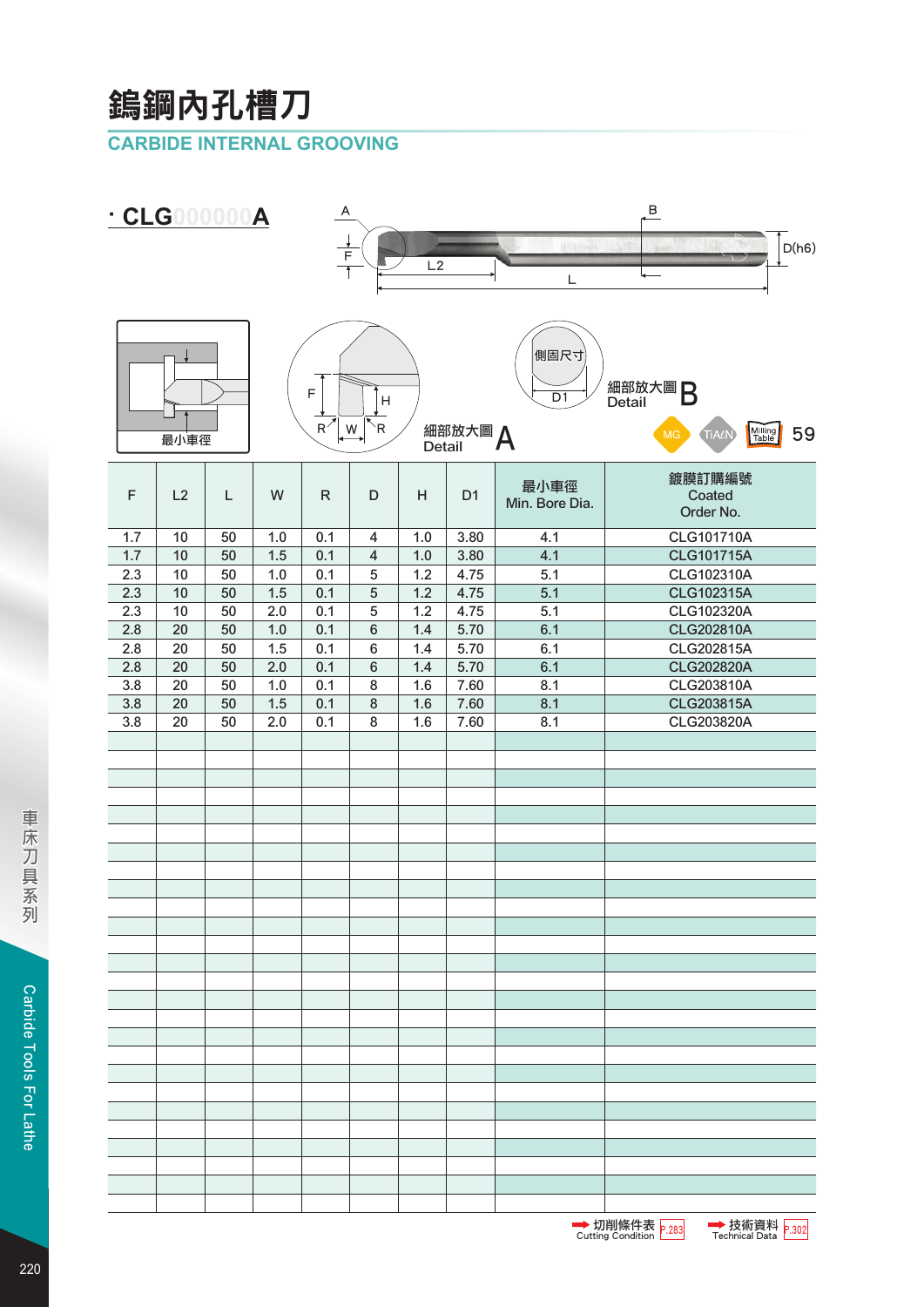## 鎢鋼內孔外圓槽刀

### **CARBIDE INTERNAL FULL RADIUS GROOVING**

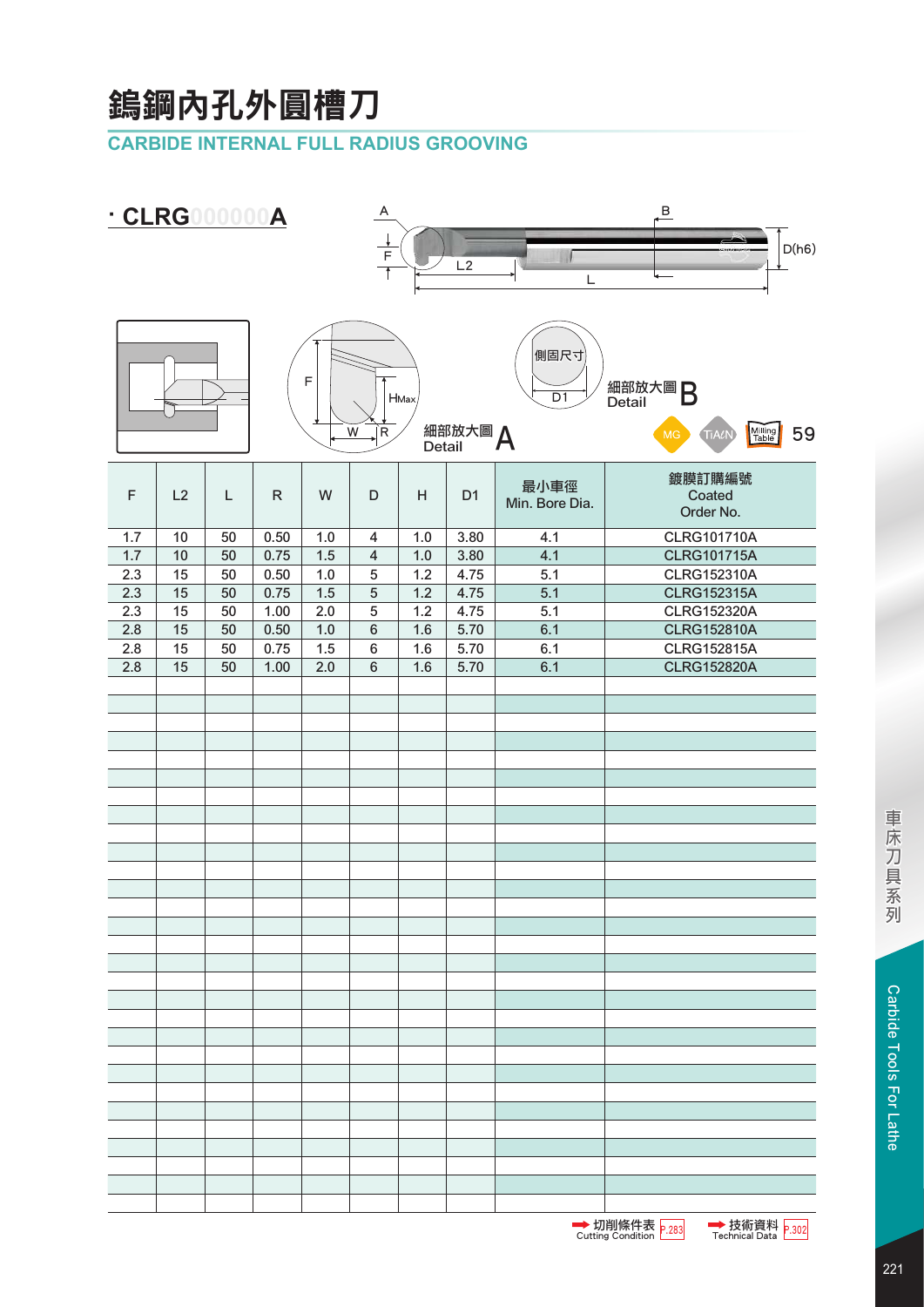# 鎢鋼內孔牙刀- 螺距固定型- ISO 60°

**CARBIDE INTERNAL THREAD- ISO Metric 60°**

|                                                                                                                                                                                                                                                                                                                                                            | $\cdot$ CLT0000000A |    |       |    | A<br>$\frac{1}{\mathsf{F}}$ | L2   |                | 3337<br>L                 | $\overline{B}$<br>D(h6)<br>$\frac{1}{2}$ |
|------------------------------------------------------------------------------------------------------------------------------------------------------------------------------------------------------------------------------------------------------------------------------------------------------------------------------------------------------------|---------------------|----|-------|----|-----------------------------|------|----------------|---------------------------|------------------------------------------|
| 1/4P<br>内<br>Internal<br>$60^{\circ}$<br>側固尺寸<br><u>mmm</u><br>$\begin{array}{c}\n+1 \\ +1\n\end{array}$<br>$60^{\circ}$<br>F<br>細部放大圖<br>Β<br>外<br>$\overline{D1}$<br>Н<br><b>Detail</b><br>1/8P<br>External<br>atuut<br>Tolerance class(公差)<br>$\overline{W}$<br>細部放大圖<br>59<br>Milling<br>Table<br><b>MG</b><br>TiALN<br>>₩<br>6g / 6H<br><b>Detail</b> |                     |    |       |    |                             |      |                |                           |                                          |
| F                                                                                                                                                                                                                                                                                                                                                          | 螺距<br>Pitch         | L2 | W     | L  | D                           | H    | D <sub>1</sub> | 最小車徑<br>Min. Bore<br>Dia. | 鍍膜訂購編號<br>Coated<br>Order No.            |
| 1.4                                                                                                                                                                                                                                                                                                                                                        | 0.50                | 10 | 0.062 | 39 | 3                           | 0.33 | 2.85           | 3.2                       | CLT1014050A                              |
| 1.4                                                                                                                                                                                                                                                                                                                                                        | 0.70                | 10 | 0.087 | 39 | $\sqrt{3}$                  | 0.46 | 2.85           | 3.2                       | CLT1014070A                              |
| 1.4                                                                                                                                                                                                                                                                                                                                                        | 0.75                | 10 | 0.093 | 39 | 3                           | 0.49 | 2.85           | 3.2                       | CLT1014075A                              |
| 1.8                                                                                                                                                                                                                                                                                                                                                        | 0.50                | 10 | 0.062 | 50 | 4                           | 0.33 | 3.80           | 4.1                       | CLT1018050A                              |
| 1.8                                                                                                                                                                                                                                                                                                                                                        | 0.75                | 10 | 0.093 | 50 | 4                           | 0.49 | 3.80           | 4.1                       | CLT1018075A                              |
| 1.8                                                                                                                                                                                                                                                                                                                                                        | 0.80                | 10 | 0.100 | 50 | 4                           | 0.52 | 3.80           | 4.1                       | CLT1018080A                              |
| 2.2                                                                                                                                                                                                                                                                                                                                                        | 1.00                | 10 | 0.125 | 50 | 5                           | 0.65 | 4.75           | 4.9                       | CLT1022100A                              |
| 2.6                                                                                                                                                                                                                                                                                                                                                        | 0.50                | 15 | 0.062 | 50 | 6                           | 0.33 | 5.70           | 5.9                       | CLT1526050A                              |
| 2.6                                                                                                                                                                                                                                                                                                                                                        | 0.75                | 15 | 0.093 | 50 | 6                           | 0.49 | 5.70           | 5.9                       | CLT1526075A                              |
| 2.6                                                                                                                                                                                                                                                                                                                                                        | 1.00                | 15 | 0.125 | 50 | $\,6$                       | 0.65 | 5.70           | 5.9                       | CLT1526100A                              |
| 2.8                                                                                                                                                                                                                                                                                                                                                        | 1.25                | 22 | 0.156 | 50 | 6                           | 0.81 | 5.70           | 6.1                       | CLT2228125A                              |

# 鎢鋼內孔牙刀- 螺距泛用型- ISO 60°

**CARBIDE INTERNAL MULTIPURPOS THREAD- ISO Metric 60°**

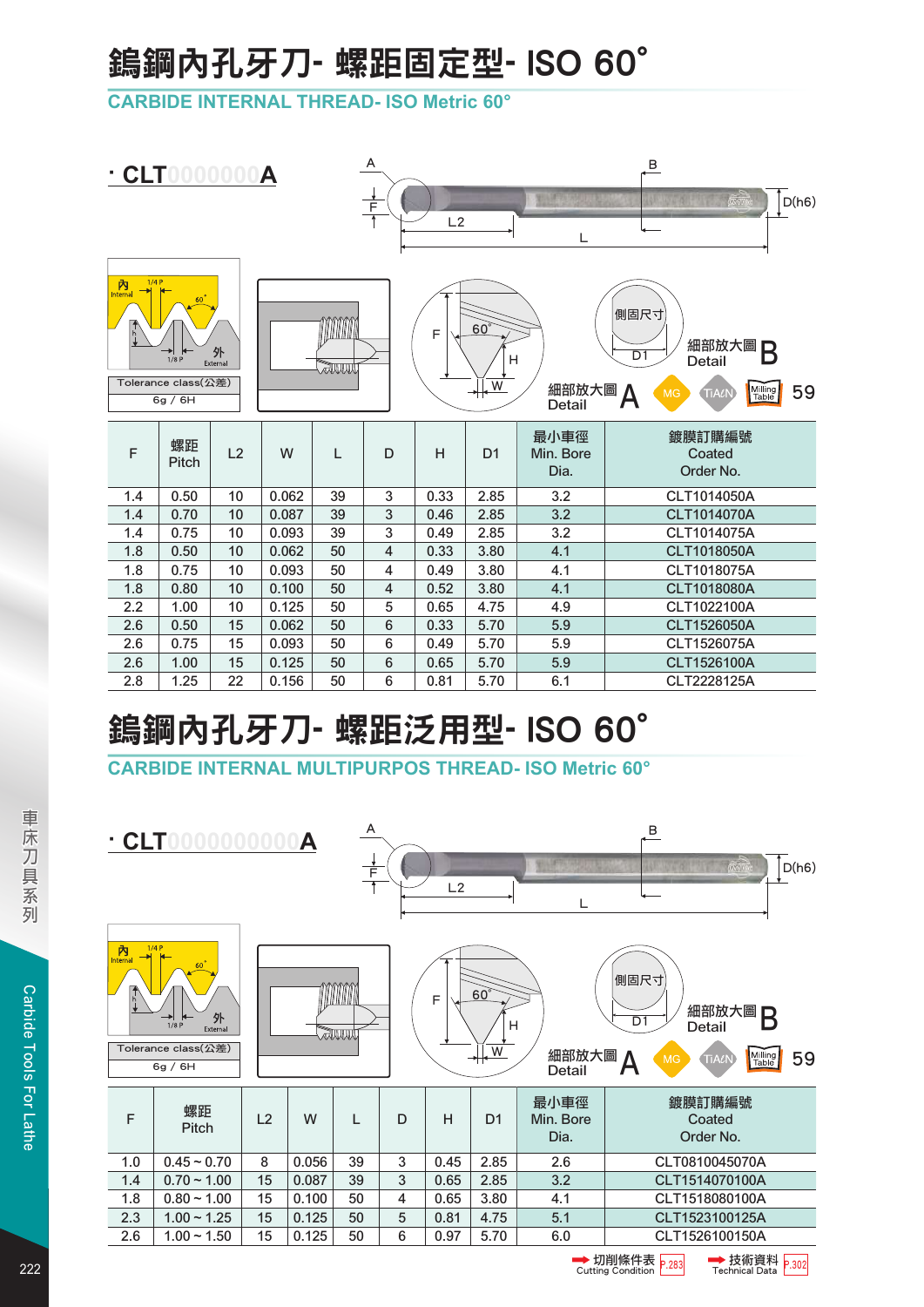## 鎢鋼沖頭- 六角型

### **CARBIDE PUNCH- HEXAGON**

| · CLPH<br>00000 |                         |                       | O<br><u>, d , </u> | L1      | D<br>7.0 |                                            |
|-----------------|-------------------------|-----------------------|--------------------|---------|----------|--------------------------------------------|
|                 | 刃徑 d<br>Φ               | 公差 Tolerance<br>±0.01 |                    |         |          | ※特殊尺寸依需求生產。<br>Special Size is on request. |
|                 | 規格<br><b>Drive Size</b> | 刃徑<br>d               | 刃長<br>L1           | 全長<br>L | 柄徑<br>D  | 訂購編號<br>Order No.                          |
|                 | T <sub>1.5</sub>        | 1.538                 | 2.5                | 28      | 8        | <b>CLPH01508</b>                           |
|                 | T <sub>2</sub>          | 2.038                 | 3.0                | 28      | 8        | <b>CLPH02008</b>                           |
| T2.5            |                         | 2.553                 | 4.0                | 28      | 8        | <b>CLPH02508</b>                           |
| T <sub>3</sub>  |                         | 3.071                 | 4.5                | 28      | 8        | <b>CLPH03008</b>                           |
|                 | T4                      | 4.071                 | 6.0                | 28      | 8        | <b>CLPH04008</b>                           |
|                 | T <sub>5</sub>          | 5.086                 | 6.0                | 28      | 8        | <b>CLPH05008</b>                           |

# 前方鎖固式鋸片柄(軸心)- 前置螺帽為右牙

T5 5.086 6.0 28 8 T6 6.086 6.0 28 8

### **MILLING ARBORS for SLITTING SAWS with front clamping (right hand thread)**

### **· SAFR00000**





※ 材質為合金鋼。 It is made by alloy steels.

CLPH06008

| 軸徑(鋸<br>片内徑)<br>d | 螺帽/墊<br>片外徑<br>d <sub>1</sub> | 軸徑長<br>L1 | 墊片<br>安裝長<br>L2 | 全長 | 螺帽<br>厚度<br>L3 | 墊片<br>厚度<br>L4 | 柄徑<br>D | 訂購編號<br>Order No. |
|-------------------|-------------------------------|-----------|-----------------|----|----------------|----------------|---------|-------------------|
| 5.0               | 10                            | 12        | 5.2             | 50 | 5.0            | 3.0            | 6       | <b>SAFR05006</b>  |
| 5.0               | 13                            | 16        | 7.5             | 60 | 8.8            | 4.0            |         | <b>SAFR05007</b>  |
| 6.0               | 13                            | 16        | 7.5             | 60 | 8.8            | 4.0            |         | <b>SAFR06007</b>  |
| 6.0               | 10                            | 12        | 5.2             | 50 | 5.1            | 3.2            | 6       | <b>SAFR06006</b>  |
| 6.0               | 16                            | 11        | 5.2             | 60 | 5.5            | 1.5/3.0        | 10      | SAFR06010         |
| 6.0               | 13                            | 16        | 7.5             | 90 | 8.2            | 4.2            | 10      | SAFR06010090L     |
| 8.0               | 13                            | 16        | 7.5             | 60 | 7.5            | 4.2            | 10      | <b>SAFR08010</b>  |
| 12.7              | 20                            | 28        | 14.0            | 70 | 14.5           | 6.2            | 10      | <b>SAFR12710</b>  |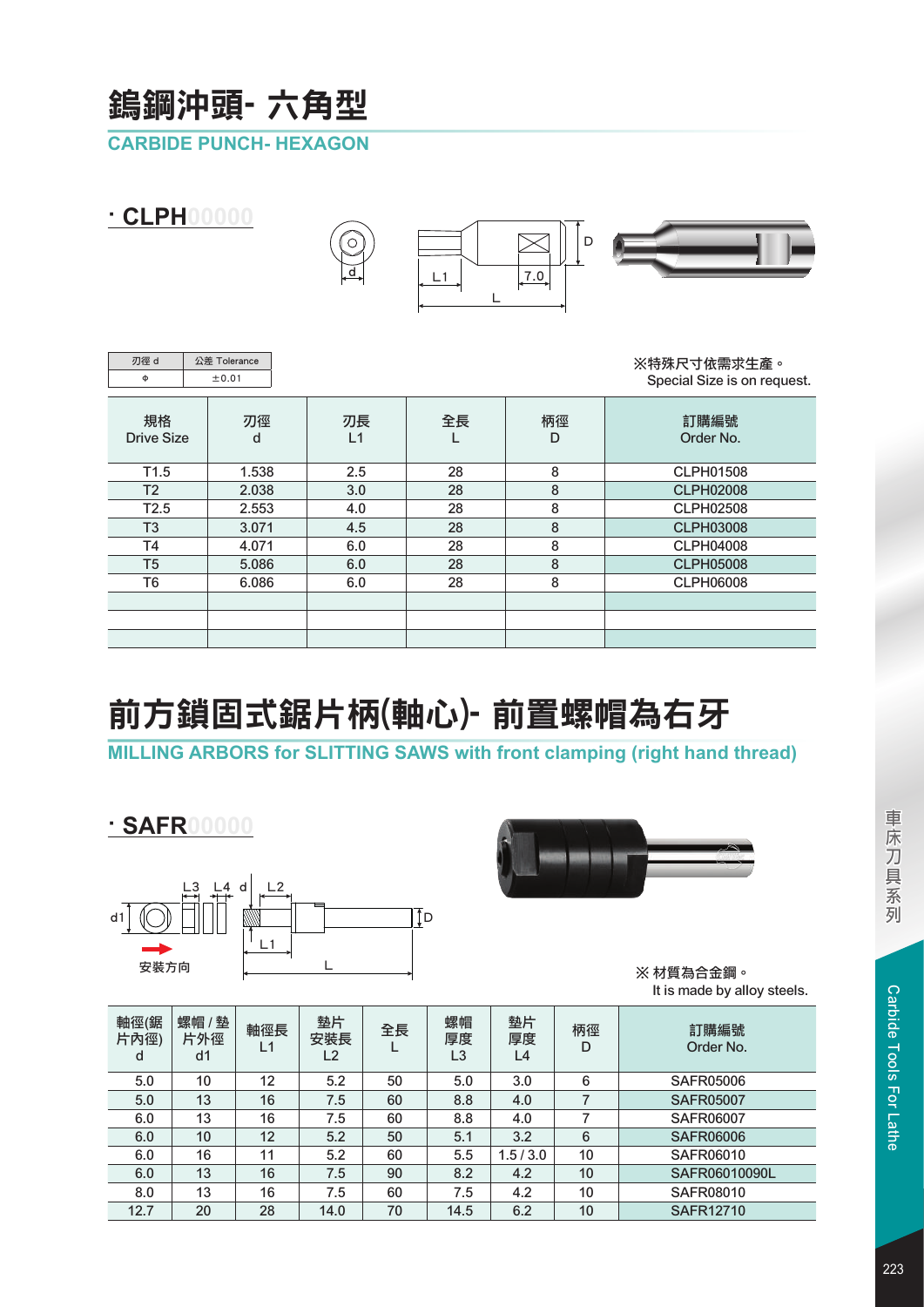### 鎢鋼雕刻剖半圓棒- 短刃型

#### **CARBIDE ENGRAVING BLANKS PRECISION GROUND- Short Flute**

| · CLEBS0000<br>MG |          | L1<br>d |         | <i>(civita</i> )<br>D(h6) |
|-------------------|----------|---------|---------|---------------------------|
| 刃徑<br>d           | 刃長<br>L1 | 全長      | 柄徑<br>D | 訂購編號<br>Order No.         |
| 2.0               | 3.0      | 40      | 2.0     | <b>CLEBS0200</b>          |
| 2.5               | 4.0      | 40      | 2.5     | <b>CLEBS0250</b>          |
| 3.0               | 5.0      | 40      | 3.0     | <b>CLEBS0300</b>          |
| 3.5               | 6.0      | 50      | 3.5     | <b>CLEBS0350</b>          |
| 4.0               | 6.0      | 50      | 4.0     | <b>CLEBS0400</b>          |
| 4.5               | 8.0      | 50      | 4.5     | <b>CLEBS0450</b>          |
| 5.0               | 8.0      | 50      | 5.0     | <b>CLEBS0500</b>          |
| 6.0               | 9.0      | 50      | 6.0     | <b>CLEBS0600</b>          |
| 7.0               | 10.0     | 50      | 7.0     | <b>CLEBS0700</b>          |
| 8.0               | 12.0     | 60      | 8.0     | <b>CLEBS0800</b>          |
| 10.0              | 15.0     | 75      | 10.0    | <b>CLEBS1000</b>          |
| 12.0              | 18.0     | 75      | 12.0    | <b>CLEBS1200</b>          |
|                   |          |         |         |                           |

## 鎢鋼雕刻剖半圓棒- 長刃型

### **CARBIDE ENGRAVING BLANKS PRECISION GROUND- Long Flute**

**· CLEBL0000**



| 刃徑<br>d | 刃長<br>L1 | 全長 | 柄徑<br>D        | 訂購編號<br>Order No. |
|---------|----------|----|----------------|-------------------|
| 2.0     | 6.0      | 40 | $\overline{2}$ | CLEBL0200         |
| 3.0     | 9.0      | 40 | 3              | <b>CLEBL0300</b>  |
| 4.0     | 12.0     | 50 | 4              | CLEBL0400         |
| 5.0     | 15.0     | 50 | 5              | CLEBL0500         |
| 6.0     | 18.0     | 50 | 6              | <b>CLEBL0600</b>  |
| 7.0     | 21.0     | 50 | 7              | CLEBL0700         |
| 8.0     | 24.0     | 60 | 8              | CLEBL0800         |
| 10.0    | 30.0     | 75 | 10             | <b>CLEBL1000</b>  |
| 12.0    | 36.0     | 75 | 12             | <b>CLEBL1200</b>  |
|         |          |    |                |                   |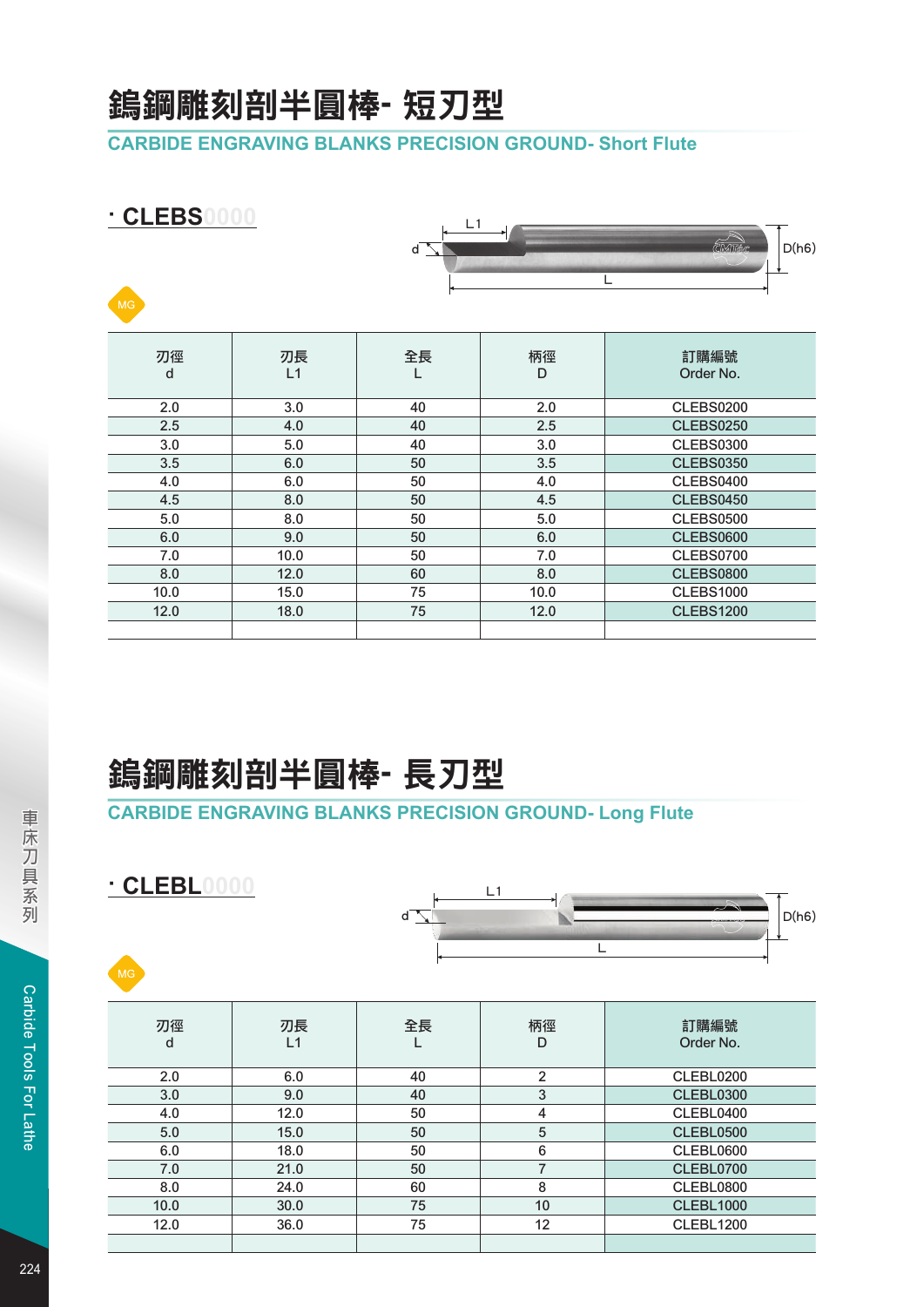## 鎢鋼扁型定位鑽- 右刃- 2刃

**CARBIDE FLAT POINT SET- Right Hand Cutting- 2F**

※加工範圍:軟材質 Application: Soft Material

L

 $\varepsilon$ <sup>°</sup>  $\searrow$   $\qquad \qquad$   $\qquad$   $\qquad$   $\qquad$   $\qquad$   $\qquad$   $\qquad$   $\qquad$   $\qquad$   $\qquad$   $\qquad$   $\qquad$   $\qquad$   $\qquad$   $\qquad$   $\qquad$   $\qquad$   $\qquad$   $\qquad$   $\qquad$   $\qquad$   $\qquad$   $\qquad$   $\qquad$   $\qquad$   $\qquad$   $\qquad$   $\qquad$   $\qquad$   $\qquad$   $\qquad$   $\qquad$   $\qquad$   $\qquad$ 

|                |                                 |    |                         | Application. Jolt Material |
|----------------|---------------------------------|----|-------------------------|----------------------------|
| 刃徑<br>d        | 尖端夾角<br>$\varepsilon$ $\degree$ | 全長 | 柄徑<br>D                 | 訂購編號<br>Order No.          |
| 3              | $60^\circ$                      | 50 | 3                       | <b>CLPR03060</b>           |
| $\overline{4}$ | $60^\circ$                      | 50 | $\overline{\mathbf{4}}$ | <b>CLPR04060</b>           |
| 5              | 60 <sup>°</sup>                 | 50 | 5                       | <b>CLPR05060</b>           |
| $\,6\,$        | 60 <sup>°</sup>                 | 50 | $\,6\,$                 | <b>CLPR06060</b>           |
|                |                                 |    |                         |                            |
| 3              | 90 <sup>°</sup>                 | 50 | 3                       | <b>CLPR03090</b>           |
| 4              | 90 <sup>°</sup>                 | 50 | 4                       | <b>CLPR04090</b>           |
| 5              | 90 <sup>°</sup>                 | 50 | $\overline{5}$          | <b>CLPR05090</b>           |
| 6              | 90°                             | 50 | 6                       | <b>CLPR06090</b>           |
|                |                                 |    |                         |                            |
| 3              | 120°                            | 50 | $\sqrt{3}$              | <b>CLPR030C0</b>           |
| $\overline{4}$ | 120°                            | 50 | $\overline{\mathbf{4}}$ | <b>CLPR040C0</b>           |
| 5              | 120°                            | 50 | 5                       | <b>CLPR050C0</b>           |
| 6              | 120°                            | 50 | $\,6\,$                 | <b>CLPR060C0</b>           |

d

# 鎢鋼扁型定位鑽- 左刃- 2刃

**CARBIDE FLAT POINT SET- Left Hand Cutting- 2F**



**· CLPR00000**

MG COLOR COM



| <b>MG</b><br>$60^\circ$ | Construction of the Construction<br>$\begin{array}{c} 120 \end{array}$ |    |         | ※加工範圍:軟材質<br><b>Application: Soft Material</b> |
|-------------------------|------------------------------------------------------------------------|----|---------|------------------------------------------------|
| 刃徑<br>d                 | 尖端夾角<br>$\mathcal{E}$                                                  | 全長 | 柄徑<br>D | 訂購編號<br>Order No.                              |
| 6                       | 60°                                                                    | 25 | 6       | <b>CLPL06060</b>                               |
| 6                       | 80 <sup>°</sup>                                                        | 25 | 6       | <b>CLPL06080</b>                               |
| 6                       | 90°                                                                    | 25 | 6       | <b>CLPL06090</b>                               |
| 6                       | 100°                                                                   | 25 | 6       | CLPL060A0                                      |
| 6                       | 120°                                                                   | 25 | 6       | CLPL060C0                                      |
|                         |                                                                        |    |         |                                                |
|                         |                                                                        |    |         |                                                |